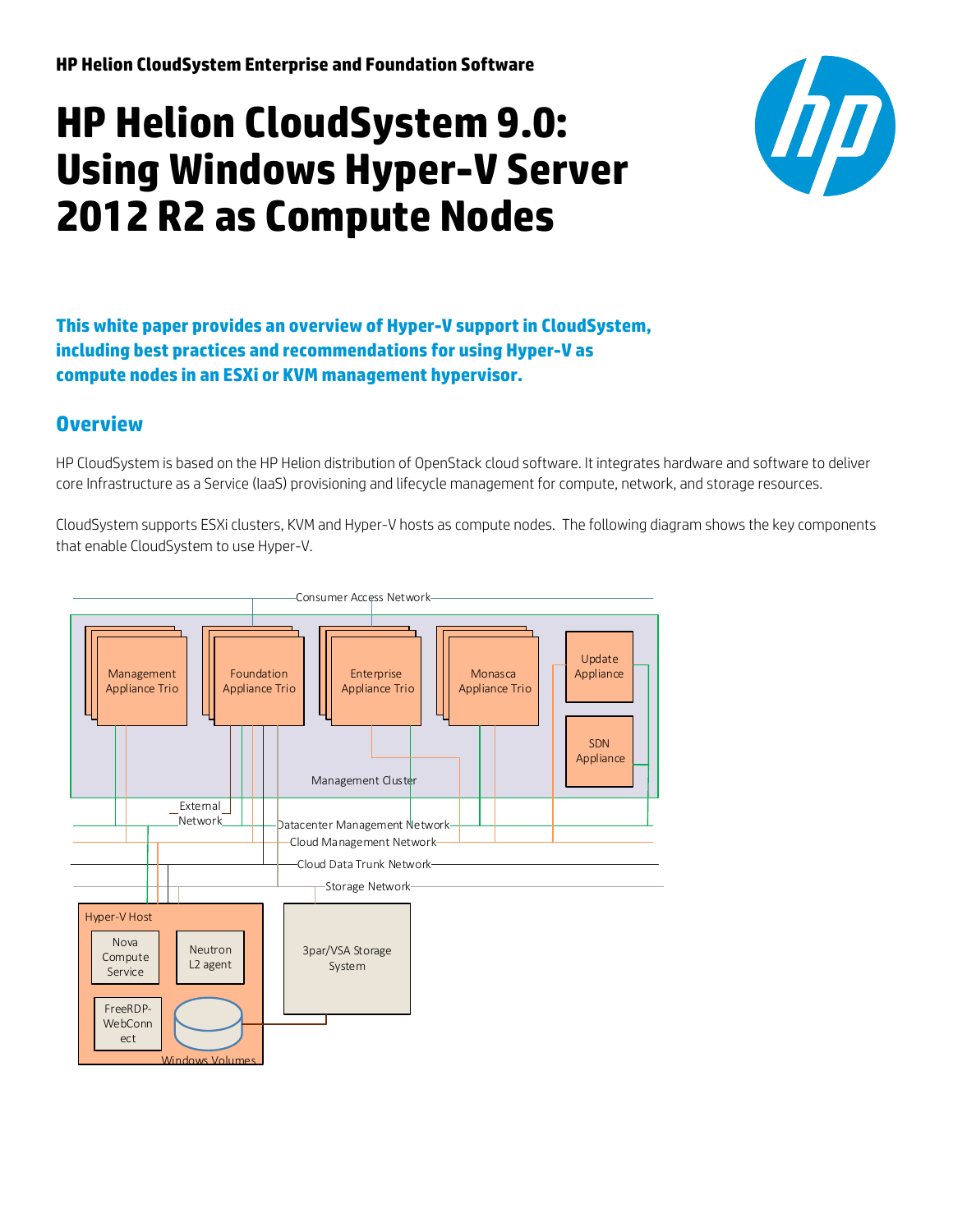#### The following is a summary of the networks shown in the diagram.

| <b>Network</b>                                                                | Number       | Purpose                                                                                                                                                                                                                                                                                        | Connected to                                                                                                                                                               |
|-------------------------------------------------------------------------------|--------------|------------------------------------------------------------------------------------------------------------------------------------------------------------------------------------------------------------------------------------------------------------------------------------------------|----------------------------------------------------------------------------------------------------------------------------------------------------------------------------|
| Data Center<br>Management Network                                             | $\mathbf{1}$ | This network connects virtual appliances to HP 3PAR,<br>Hyper-V compute nodes, and enclosures for the<br>administrator to manage                                                                                                                                                               | Management appliance trio<br>Cloud controller trio<br>Enterprise appliance trio<br>Monitoring appliance trio<br>Update appliance<br>SDN appliance<br>Hyper-V compute nodes |
| Cloud Management<br>Network                                                   | $\mathbf{1}$ | This network connects all CloudSystem virtual<br>appliances and Hyper-V compute nodes. This is a<br>private network.                                                                                                                                                                           | Management appliance trio<br>Cloud controller trio<br>Enterprise appliance trio<br>Monitoring appliance trio<br>Update appliance<br>SDN appliance<br>Hyper-V compute nodes |
| <b>Consumer Access</b><br>Network                                             | $\mathbf{1}$ | This network provides cloud users with access to the<br>CloudSystem OpenStack portal in the Cloud<br>controller and the Marketplace Portal in Enterprise.<br>Cloud users on this network are not able to access<br>other CloudSystem virtual appliances managed by<br>the cloud administrator. | Cloud controller trio<br>Enterprise appliance trio                                                                                                                         |
| <b>External Network</b>                                                       | $\mathbf{1}$ | This network allows cloud end users to attach public<br>IP addresses to their provisioned virtual machine<br>instances.                                                                                                                                                                        | Cloud controller trio                                                                                                                                                      |
| Cloud Data Trunk<br>Network (Provider<br>Networks and/or<br>Private Networks) | At least 1   | A Provider Network is a data center network routed<br>through the existing data center infrastructure. A<br>Private Network is created from a pool of VLANs.<br>Both networks support instance communication.                                                                                  | Cloud controller trio<br>Hyper-V compute nodes                                                                                                                             |
| Storage Network                                                               | $\mathbf{1}$ | This network connects virtual appliances and<br>compute nodes to HP 3PAR                                                                                                                                                                                                                       | Management appliance trio<br>Hyper-V compute nodes<br>HP 3PAR ISCSI storage system                                                                                         |

# **Compute node requirements and notes**

CloudSystem uses the Windows platform with the Hyper-V role enabled to run the Nova compute agent. The nova-compute service as well as necessary Python components are installed directly onto the Hyper-V server and run as the "openstack-compute" service.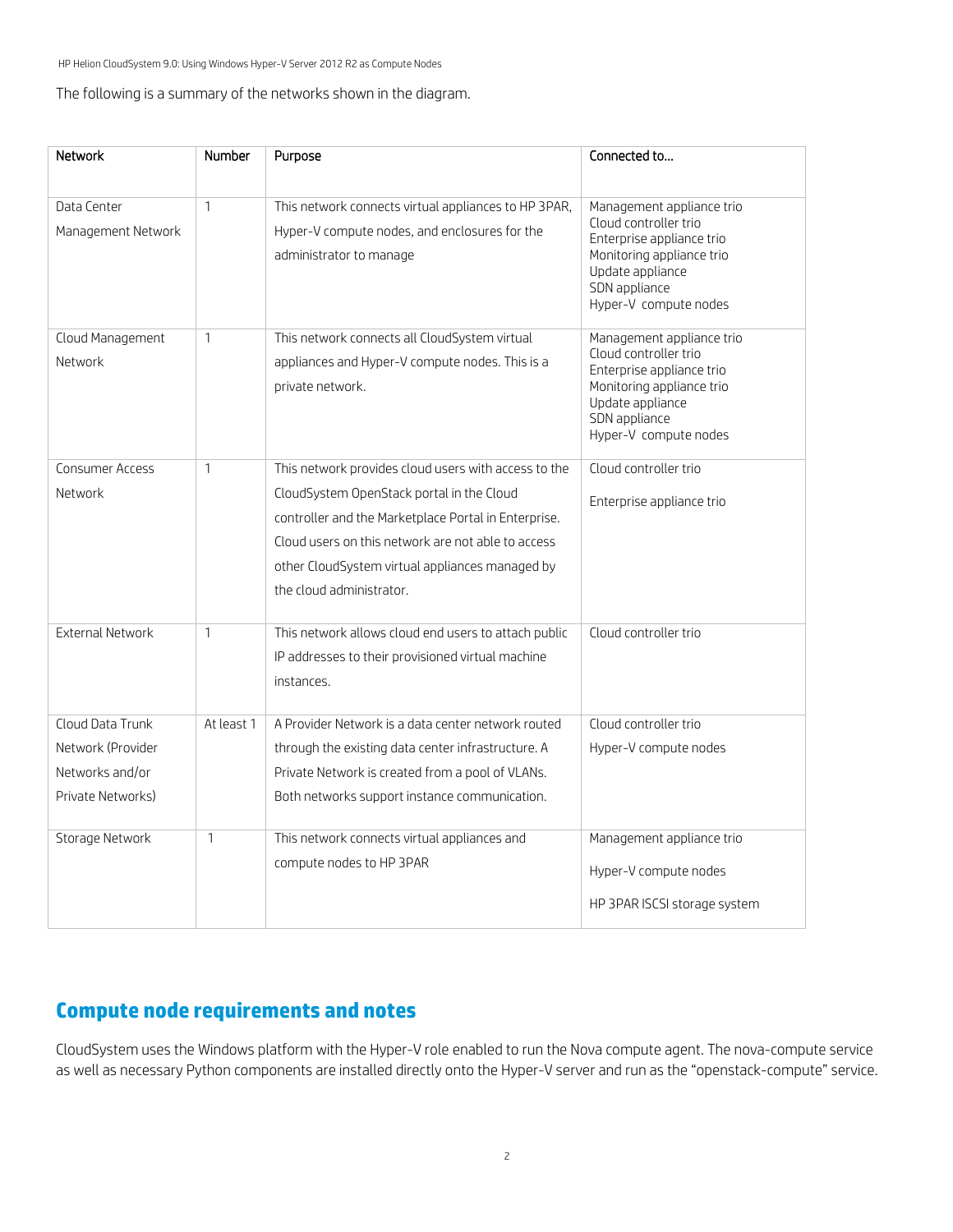See the *HP Helion CloudSystem Support Matrix* a[t www.hp.com/go/cloudsystem/docs](http://www.hp.com/go/cloudsystem/docs) for Windows platforms supported as compute nodes.

CloudSystem differentiates Hyper-V compute nodes based on "Microsoft failover Clustering feature" installed on the Hyper-V servers.

- Standalone Hyper-V compute node has "Microsoft Failover Clustering feature" disabled
- Clustered Hyper-V compute node has "Microsoft Failover Clustering feature" enabled

## Planning for setup of Hyper-V compute nodes (standalone)

Before using Hyper-V compute with CloudSystem, you should take the following actions

• Allocate ample storage for virtual machine images running on the compute nodes. CloudSystem stores virtual machine images and hard disk files to the directory location specified under "Virtual Hard Disks" configuration under Hyper-V Settings in Hyper-V manager. Be sure to specify the directory location with sufficient storage under Hyper-V settings on the Hyper-V host for CloudSystem to use it for storing virtual machine image/hard disk files.

Do not change the directory location specified in "Virtual Hard Disks" under Hyper-V Settings in Hyper-V Manager after activating the compute node. This location is not updated in CloudSystem.

- CloudSystem requires Hyper-V compute nodes to have a minimum of three NICs: one connected to the Data Center Management Network, one connected to the Cloud Management Network and one connected to the Cloud data trunk. Optionally, one NIC is required for the Storage Network if Hyper-V compute nodes need to attach volumes provided by Cinder.
- The Hyper-V compute nodes must be synchronized with the NTP server running on the Management appliance to ensure proper operation of the compute nodes. If your environment is configured for Active Directory, you may need to synchronize time only for the Active Directory Domain Controller. If an external NTP server is used for Hyper-V compute nodes, be sure to have same NTP server used for CloudSystem.
- Hyper-V compute host names should not exceed 15 characters. This Microsoft limitation is described in [Windows Technet](https://technet.microsoft.com/en-us/library/ff715676.aspx)  [Library.](https://technet.microsoft.com/en-us/library/ff715676.aspx)
- For CloudSystem to prepare the Hyper-V compute node to be able to attach to volumes provided by Cinder, the default Initiator name under ISCSI Initiator settings should not be changed.
- CloudSystem needs "Administrator" account credentials to be provided for activating a Hyper-V host to manage the deployed virtual machines. If new "Local User" account credentials are used, ensure that the "Local User" is a member of the "Administrators" and "Hyper-V Administrators" groups.

Important: CloudSystem activation does not support using domain account credentials for the Hyper-V compute node.

## Planning for setup of Hyper-V compute nodes (clustered)

CloudSystem supports the "Microsoft Failover clustering" feature in Windows that enables high-availability for the virtual machines deployed on Hyper-V cluster compute nodes. Unlike ESXi in CloudSystem, each Hyper-V host in the "Microsoft Failover Cluster" is treated as an individual Hyper-V compute node and must be activated in CloudSystem individually.

Before using Hyper-V cluster compute nodes with CloudSystem, take the following actions.

• Ensure all the standalone Hyper-V compute requirements (applicable and stated above) are met.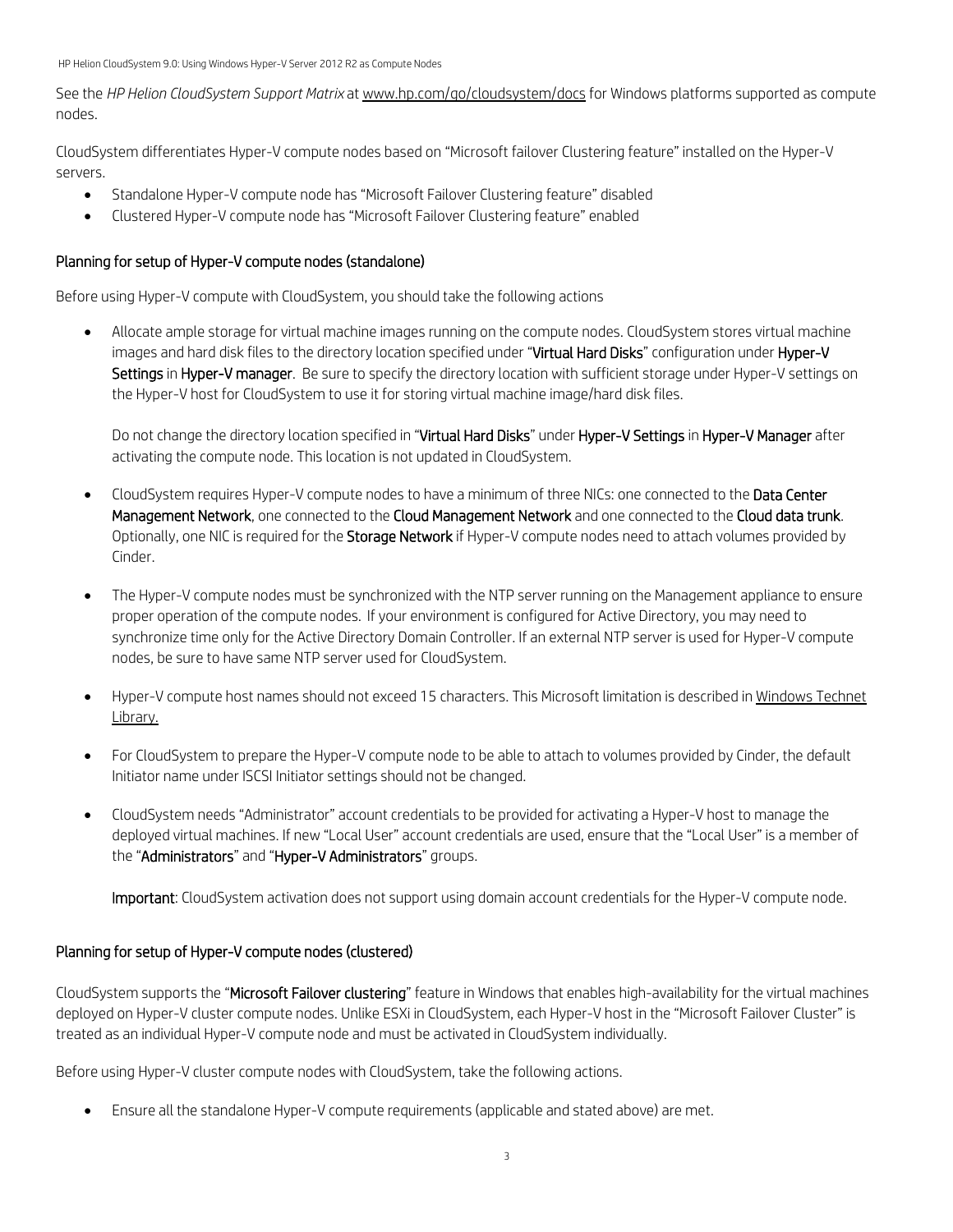- Hyper-V compute nodes must be part of "Failover Cluster Manager" and need to have at least one "Clustered Shared Volume" enabled. Refer t[o Microsoft Technet Library](https://technet.microsoft.com/en-us/library/dn505754.aspx) for information about installing a Failover cluster.
- CloudSystem uses Clustered Shared Volumes (CSV) created on the Hyper-V compute node to store virtual machine configuration and disk files. If multiple CSVs are available, CloudSystem picks the CSV with more disk space to deploy instances. Best practice is to use/extend single a CSV with ample space instead of multiple CSVs for optimal disk usage on Hyper-V compute nodes.
- CloudSystem requires that you activate all Hyper-V compute nodes that are part of the Failover Cluster before deploying instances. Otherwise, the instances will be unmanaged in CloudSystem if the instances are moved to a non-activated Hyper-V compute node in the Failover cluster.

# **Storage requirements and notes**

## Boot image storage and caching

Hyper-V compute nodes support VHD and VHDX file formats for Virtual Machine image files. An image cache is created on each Windows volume when a Glance image is used for the first time to boot instances on it.

VHD: A copy of the Glance image is made for each flavor used (according to the boot disk size specified in the flavor). The boot disks of provisioned VM instances are created as linked clones and the images in cache are used as the base disks.

VHDX: A copy of the Glance image is made and dynamically extended to the flavor size for each provisioned VM instance. The boot disks of provisioned VM instances are created as linked clones and the images in the cache are used as the base disks.

All boot disks are thick provisioned. The VM instances are linked clones, and they may not use as much space as that allocated by the flavor. The OpenStack Nova scheduler evaluates compute nodes' available disk space based on disk allocation and not actual utilization. You may see more free space available than what CloudSystem shows as allocated.

The image cache is not cleared automatically from Hyper-V compute nodes when all instances are deleted. The image cache requires manual cleanup. Following is the location where the image caches will be stored on Hyper-V compute nodes.

- Standalone Hyper-V compute nodes: The image cache is stored in "\_base" directory under Virtual Hard Disks directory location specified under Hyper-V Settings in Hyper-V manager.
- Clustered Hyper-V compute nodes: The image cache is stored in "\_base" directory under Clustered Shared Volumes created on the compute nodes.

# Prepare images for use with Hyper-V Compute

Hyper-V compute nodes support the VHD and VHDX file format for virtual machine instances. Detailed instructions for installing virtual machines on Hyper-V can be found in [Microsoft Technet Library.](http://technet.microsoft.com/en-us/library/cc772480.aspx)

After you have successfully created a virtual machine, you can then upload the image to Glance.

# **Snapshots**

VM snapshots result in a new Glance image that is created from a VM instance. The image is created from the VM's boot disk and the size is determined by the flavor. It is important to keep in mind that VM boot disks are thick provisioned. This size could be much larger than the original boot image that was used to provision the VM. The time required to upload the snapshot into Glance is proportionally higher.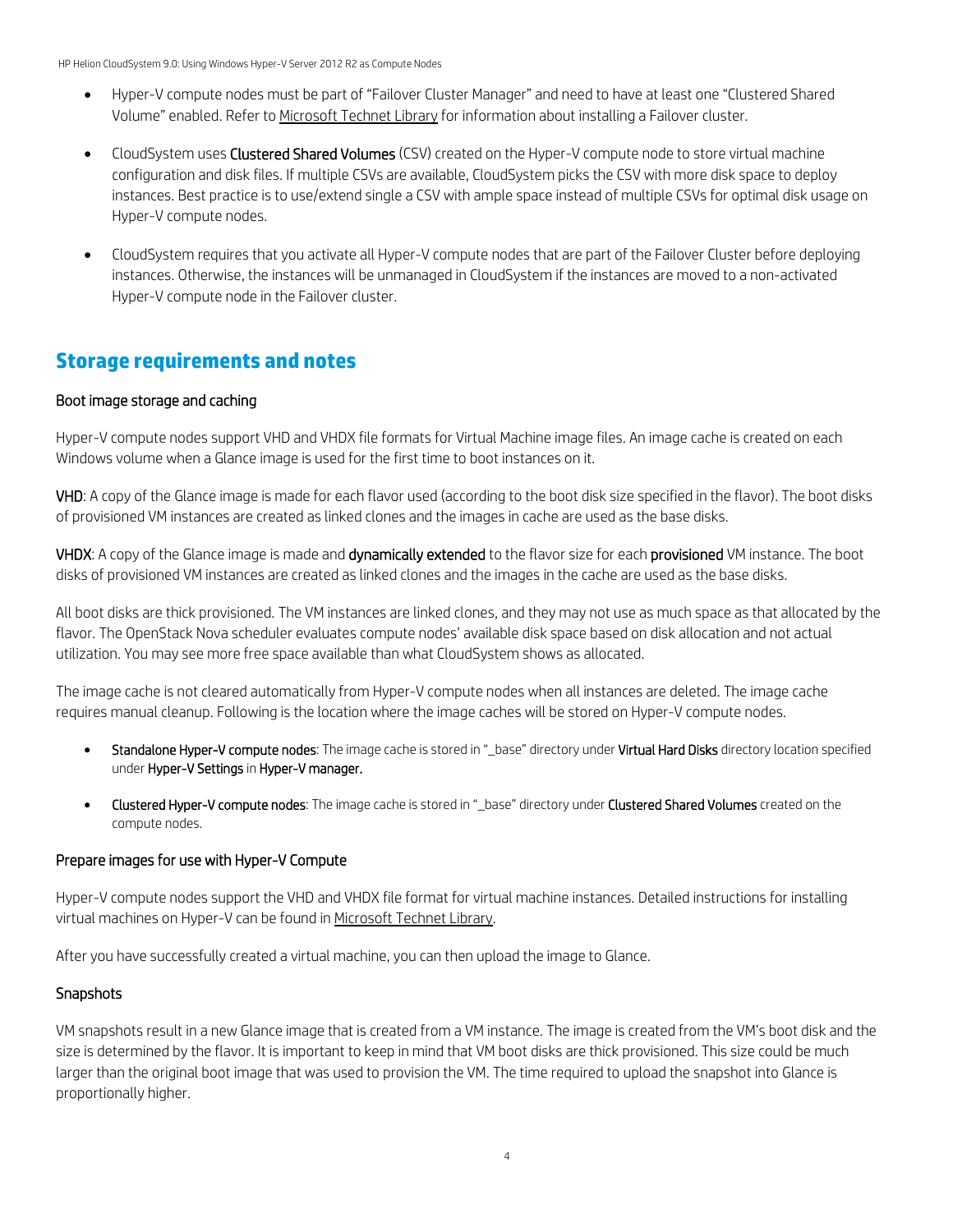## Cinder Block Storage

CloudSystem supports HP 3PAR and HP VSA StoreVirtual block storage ISCSI volumes. Hyper-V compute nodes use the Microsoft iSCSI Initiator running on the host to connect to the 3PAR/VSA iSCSI storage system through the Storage Network. Use the CloudSystem Operations Console to register HP 3PAR/VSA block storage drivers and volume types.

## Supported operations

- Data Disks Attach or detach a Cinder volume
- Boot Disk Create a volume from a bootable Glance VMDK image

# **Networking requirements and notes**

Hyper-V compute nodes run the neutron-agent layer 2 service that works with the OpenStack Neutron server. These work in tandem to configure Neutron networks on the VM instance provisioned on Hyper-V compute nodes.

The Neutron L2 agent is automatically deployed and configured during Hyper-V compute activation. The L2 agent on the Hyper-V compute uses Hyper-V Native Virtual switch capabilities for provisioning networks on the launched VM instances. The Native Hyper-V Virtual Switch created on the Cloud Data trunk network on Hyper-V compute nodes will be used for network connectivity for virtual machines.

CloudSystem also supports NIC Teaming of Cloud Data trunk interfaces. CloudSystem provides the choice of specifying an existing Hyper-V virtual switch created on the Cloud Data trunk interface or teamed interfaces, or Cloud Data trunk physical interface names on which Hyper-V Virtual switch will be automatically created.

Following is the default NIC teaming configuration that CloudSystem configures on activation:

- **Teaming Mode:** Switch Independent
- Load Balancing Algorithm: Dynamic

## Network provisioning in Hyper-V compute nodes

Important: CloudSystem supports only VLAN networks with Hyper-V compute nodes.

The following is a high-level summary of network connection configuration for provisioned VMs. This process ensures VM instances are booted up with proper network connectivity.

- When a VM is provisioned on a Hyper-V compute node, Nova-compute provisions the VM with the required NICs as defined in the provisioning request. It then waits for the port-binding to happen on the VM NICs with appropriate Network VLANs from Neutron.
- The L2 Neutron agent on a Hyper-V compute node detects the VM spawned and binds VM NIC ports with the appropriate Network VLAN IDs. It then notifies the port-binding events to Nova on successful binding of ports with VM NICs
- When Nova-compute receives the VM port-binding events, it powers on the VM instance so that the VM has proper network connectivity.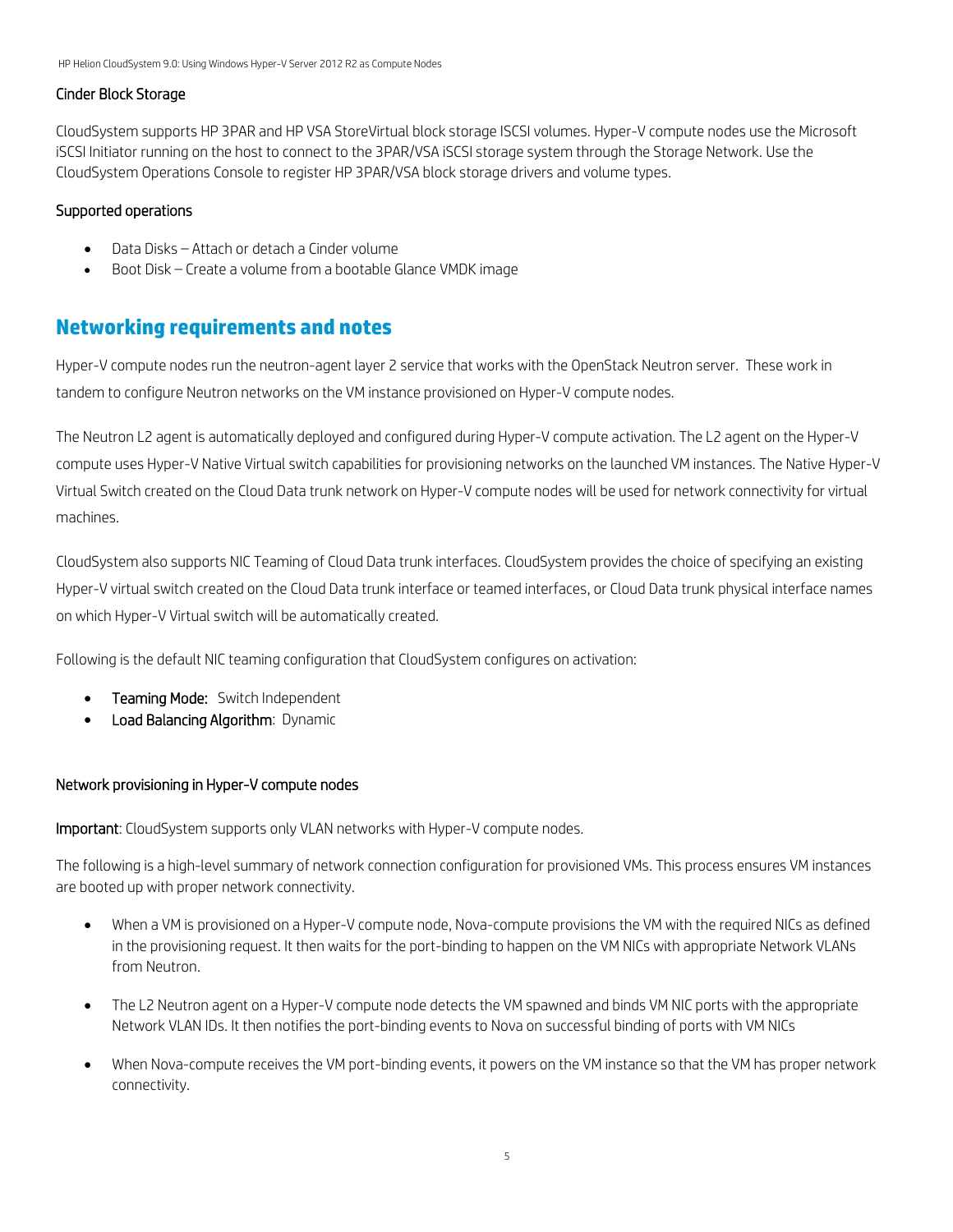#### Security group support

Hyper-V compute nodes use "Microsoft Hyper-V Virtual Switch Extended ACL feature" to support OpenStack security groups. Hyper-V supports stateful firewall rules so you can define OpenStack security group rules in the same way as you do for KVM.

#### Important:

- If the number of security group rules per port is more than 100, you will see degraded performance of the Hyper-V host, and VM instance boot time will increase.
- Security group rules created with ICMP Protocol and Remote Group ID also need to have a reverse direction rule for ICMP Protocol to work correctly.

# **Activating Hyper-V compute nodes**

Before activating Hyper-V compute with CloudSystem, you should take the following actions.

• Bring up the Cloud Management Network on the compute node. A new IP address is acquired for the compute node from the Management appliance DHCP server.

```
ipconfig /release <Hyper-V server network adapter connected to the CLM>
```
ipconfig /renew <Hyper-V server network adapter connected to the CLM>

• Hyper-V compute node must meet certain prerequisites before it can be activated in CloudSystem. Follow the below procedure to download and execute the prerequisite script.

Download the script CSHyperVPreReq.ps1 from http://< Management appliance VIP>:8085/scripts/ on the Hyper-V compute and run the script in Powershell as follows.

```
PS C:\Users\Administrator.CLOUD\Desktop> powershell -ExecutionPolicy
Bypass .\CSHyperVPreReq.ps1 <Hyper-V Compute CLM-IPAddress>
```
• CloudSystem uses the CloudBase Solutions FreeRDP-Webconnect solution to enable RDP access to Hyper-V VM instances using the Launch Console feature in the OpenStack user portal. The administrator is responsible for security and other updates to FreeRDP-Webconnect. Follow the below procedure to download and execute pre-requisite script

Download FreeRDP-Webconnect from [CloudBase Solutions](https://www.cloudbase.it/downloads/FreeRDPWebConnect.msi) and copy it to the Management appliance (ma1) under /var/csm/www/msi directory and then perform the following actions.

```
Set privileges on the .msi file:
chmod 644 FreeRDPWebConnect.msi
Change the owner of the .msi file:
chown root:root FreeRDPWebConnect.msi
```
CloudSystem auto imports Hyper-V compute nodes to be activated and can be seen from the Operations Console UI. You can use Operations Console to activate imported Hyper-V compute nodes. The activation process performs a set of validations that ensure that the Hyper-V compute node meets the prerequisites. It also automatically deploys the Nova-Compute Service and Neutronagent Service on the Hyper-V host. After successful activation, the Nova scheduler can use the Hyper-V compute node for provisioning VM instances.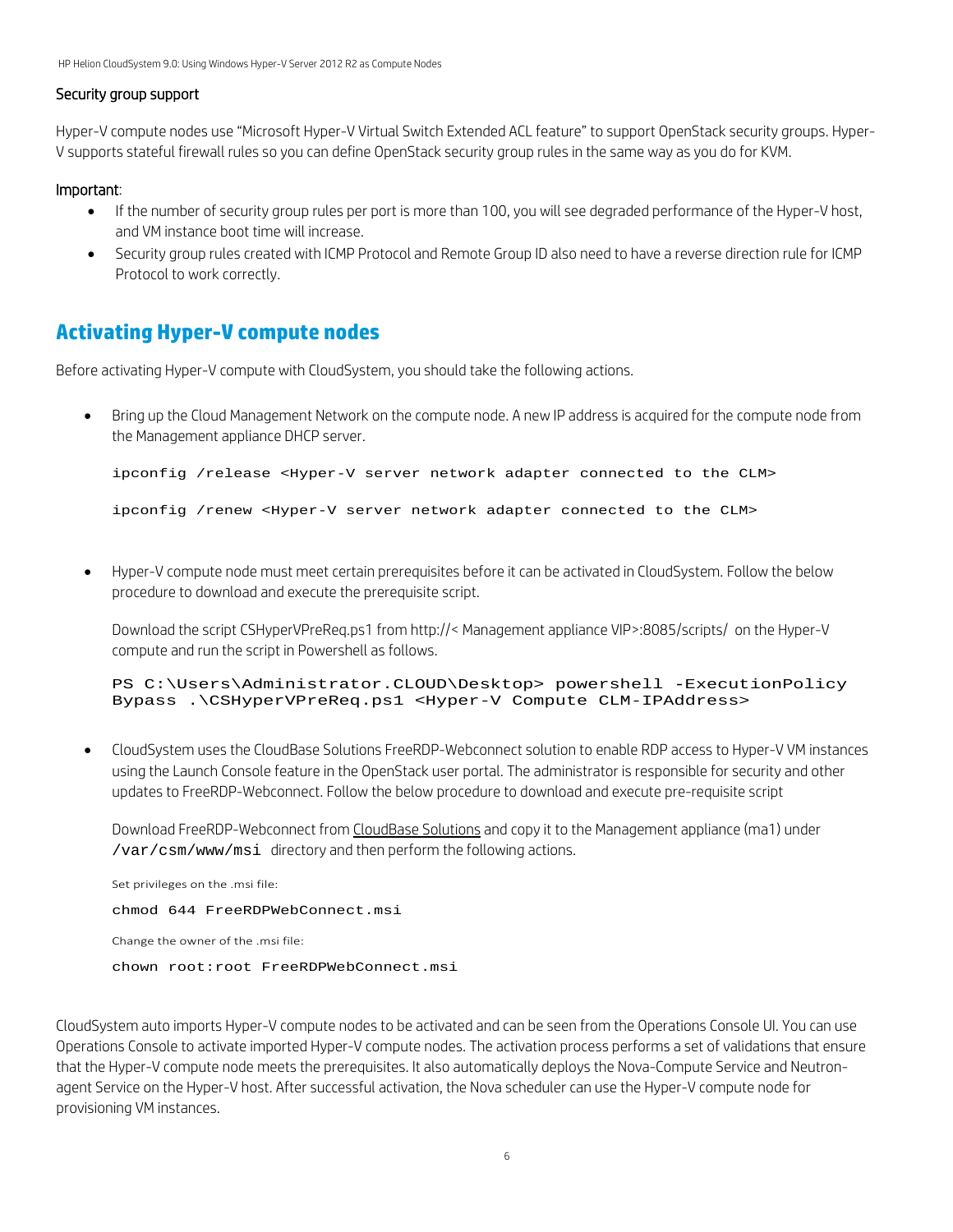# Recommendations for using activated Hyper-V compute resources

After activating Hyper-V compute nodes in CloudSystem, follow these recommendations for optimal usage of Hyper-V compute resources.

- CloudSystem supports a maximum of 40 instances deployed on a single Hyper-V compute node. For better managing of Hyper-V compute resources with density of instances supported per Hyper-V compute:
	- a. Create multiple "Host aggregates" with Hyper-V compute nodes based on compute capacity.
	- b. Use the best rated "Availability zones" to launch instances based on the image size for effective usage of Hyper-V compute resources.
- If the Hyper-V compute node is part of cluster, the instances are deployed to Clustered Shared Volumes. Extend the existing Clustered Shared volume with more disk space instead of creating separate Clustered Shared Volumes. Creating separate CSVs consumes disk space for the virtual machine images deployed on it.
- If you have a mix of activated Hyper-V standalone and clustered compute nodes and all of your deployed instances need to be highly available, create a Host aggregate with all of the Hyper-V compute nodes in the cluster and use an availability zone to launch instances.

# Procedures to note with Hyper-V compute nodes in Cluster

## Procedure 1: Add a new Hyper-V compute node to an existing Microsoft Failover Cluster

CloudSystem requires that you activate any new Hyper-V compute nodes added to an existing Microsoft failover cluster, otherwise any VM instances migrated to the newly added Hyper-V host in the cluster will not be managed by CloudSystem.

NOTE: Existing instances created with volumes in the cluster cannot migrate to the newly added Hyper-V host in the cluster. The Microsoft Failover Cluster does not migrate instances to a new Hyper-V host as existing instance volumes are not presented to it.

## Procedure 2: Add an activated Hyper-V compute node to a Microsoft Failover Cluster

To add an activated Hyper-V compute node to a Microsoft failover Cluster:

- Deactivate the standalone Hyper-V compute node.
- Add the compute node to the cluster, then activate it from CloudSystem to deploy it as a cluster compute node.

Note: Existing instances on the compute node will continue to operate if you do not change the compute node host name. However, existing instances on the compute node will not be highly available.

#### IMPORTANT

- Hyper-V Cluster compute nodes return the total disk space as an aggregate of all Cluster shared volumes created on the Hyper-V compute node. The "total disk space" statistics will be the same across all Hyper-V compute nodes in the cluster.
- CloudSystem synchronizes instances migrated across Hyper-V cluster compute nodes by Microsoft Failover Cluster every two minutes, so that the migrated instances can be managed in CloudSystem.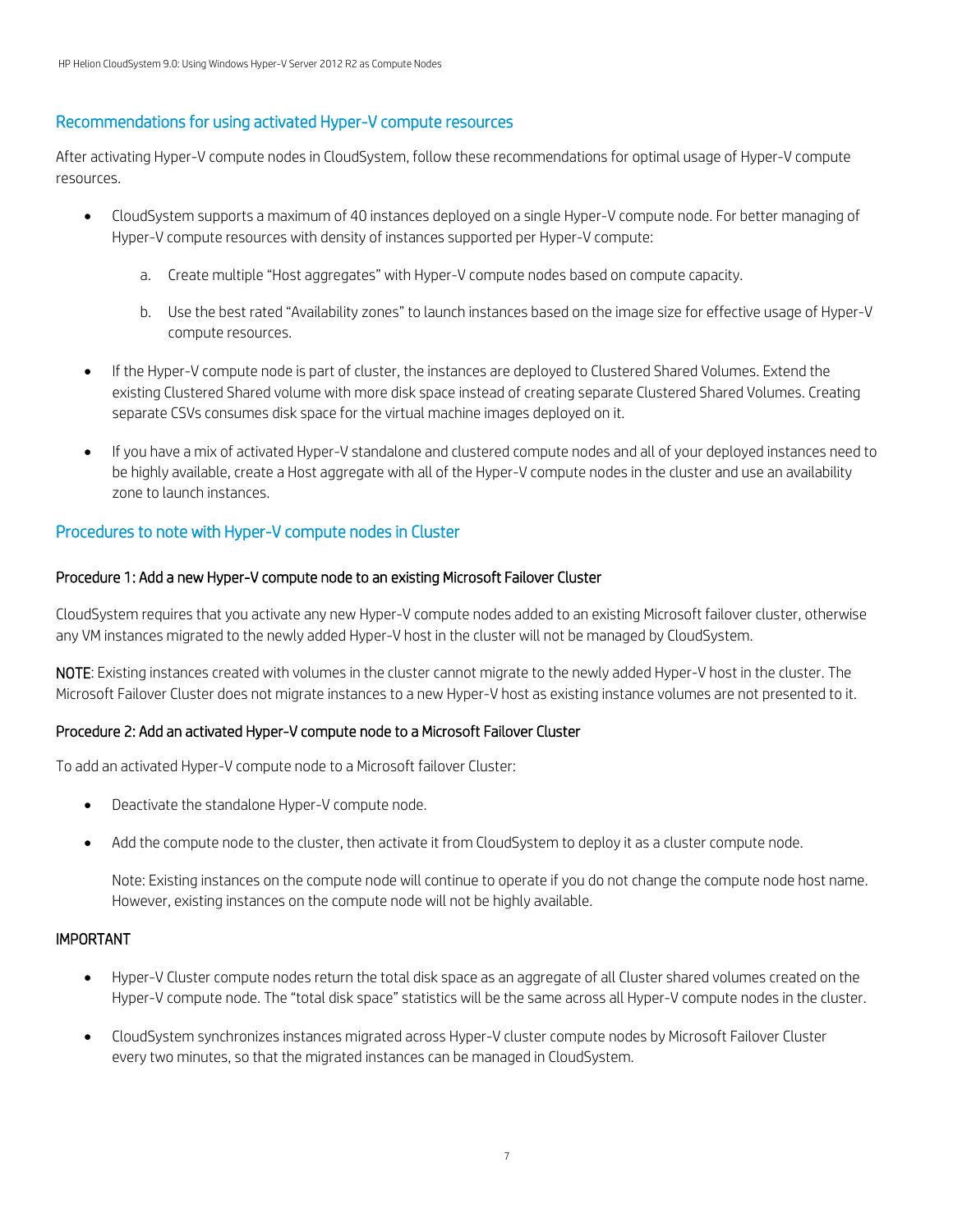# **Deactivating Hyper-V compute nodes**

Hyper-V compute nodes can be deactivated from the CloudSystem Operations Console when there are no instances provisioned by CloudSystem on the compute node. If you want to decommission the Hyper-V compute host, first deactivate the Hyper-V compute node in CloudSystem and then delete the host.



# **Hyper-V Remote console support using FreeRDP-Webconnect**

Hyper-V compute nodes use the FreeRDP-WebConnect solution from CloudBase Solutions to enable RDP access to VM instances launched from the OpenStack user portal.

In the diagram above, red lines show how the instance console accessed using the Consumer Access Network is routed to the Hyper-V host to access the RDP Console. Following is the process involved

- User accesses the OpenStack user portal using the Consumer Access Network.
- When the instance console is accessed for the Hyper-V VM, the request reaches the Consumer Access Network Interface on the Cloud controller.
- The request on the Consumer Access Network is NATed to the Cloud Management Network and is routed to the correct Hyper-V compute node on which the VM instance resides.

Blue lines show how the instance console is accessed using the FreeRDP-Webconnect service on the Hyper-V compute node.

- User accesses the OpenStack user portal using the Consumer Access Network
- The request reaches the Nova API, and then to nova-console auth services on the Cloud controller.